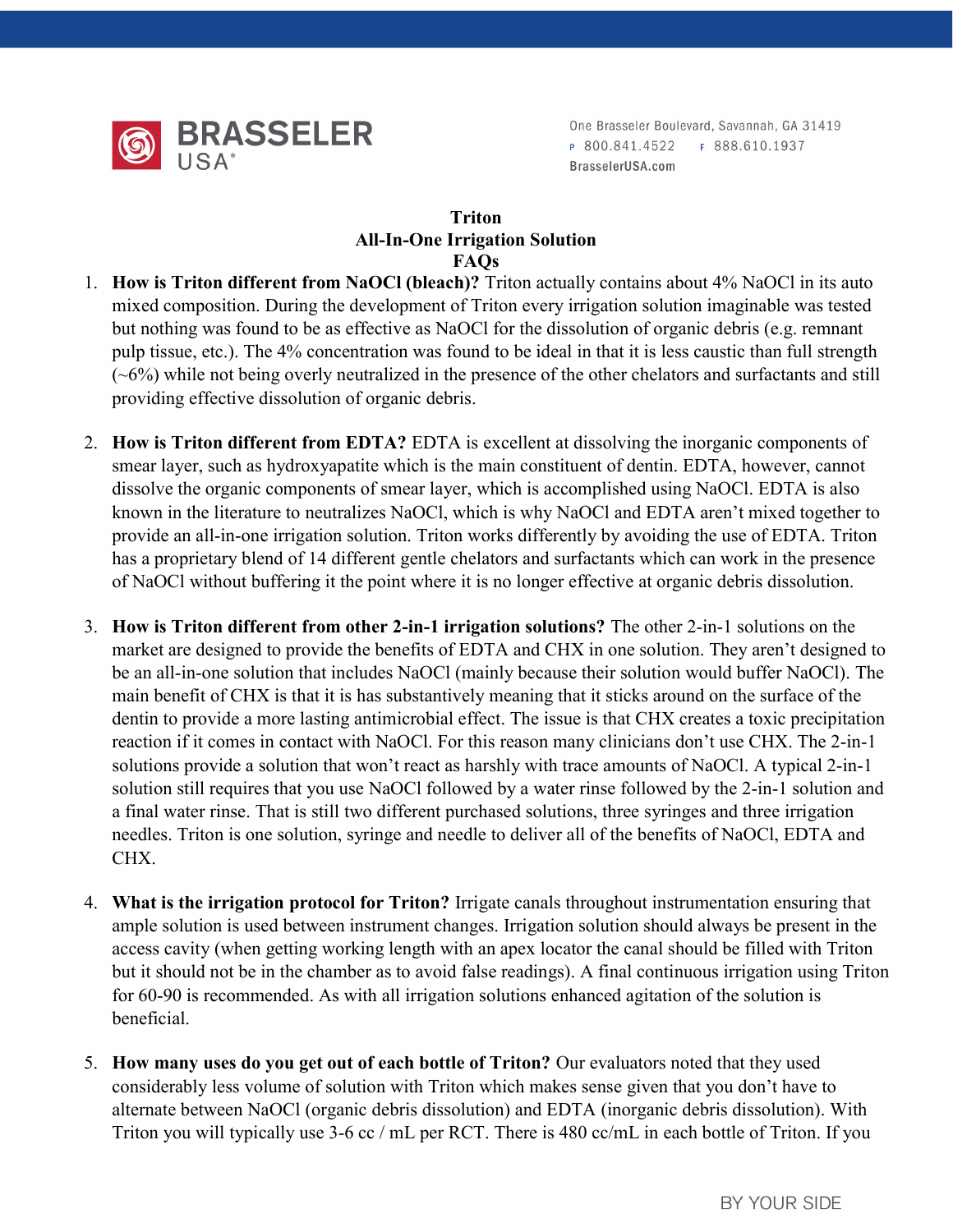

One Brasseler Boulevard, Savannah, GA 31419 P 800.841.4522 F 888.610.1937 BrasselerUSA.com

use 6ccs that is 80 RCTs. The typical GP does 2.5 RCTs per week x 46 weeks or 115 RCTs annually. A GP will go through 1-2 bottles of Triton annually and it will cover all their irrigation needs. That is \$150-\$300 per year for irrigation solution. This is not a big portion of the overall office expenditure.

- 6. What is the shelf life of Triton? Triton has a 24 month shelf life if stored in the refrigerator when not in use. The expiration date of Triton is listed on the bottle. Triton should not be used after it is expired.
- 7. Does Triton require special storage conditions? Storage conditions, and other important information, are communicated in the instructions for use (IFU). Triton should be stored in a refrigerator to maximize efficacy and shelf life. Syringes are filled directly from the Triton bottle and should be brought to room temperature prior to clinical use. Following syringe filling, the Triton bottle should be placed back in the fridge. This is similar to the storage conditions for composite materials. rall office expenditure.<br>
the refrigerator when not<br>
be used after it is expired.<br>
her important information,<br>
a refrigerator to maximize<br>
hould be brought to room<br>
nould be placed back in the<br>
This must be evaluated on a<br>
- 8. How expensive is Triton compared to the different irrigation protocols? This must be evaluated on a brand-by-brand basis but the below is a good rough guide to the cost comparison.
	- a) NaOCl+EDTA: Triton saves at least 12%
	- b) NaOCl+EDTA+CHX: Triton saves at least 33%
	- c) NaOCl + 2 in 1: Triton saves at least  $46\%$

| Does Triton require special storage conditions? Storage conditions, and other important information,         |              |                         |              |                |                      |                |                  |
|--------------------------------------------------------------------------------------------------------------|--------------|-------------------------|--------------|----------------|----------------------|----------------|------------------|
|                                                                                                              |              |                         |              |                |                      |                |                  |
| are communicated in the instructions for use (IFU). Triton should be stored in a refrigerator to maximize    |              |                         |              |                |                      |                |                  |
| efficacy and shelf life. Syringes are filled directly from the Triton bottle and should be brought to room   |              |                         |              |                |                      |                |                  |
| temperature prior to clinical use. Following syringe filling, the Triton bottle should be placed back in the |              |                         |              |                |                      |                |                  |
|                                                                                                              |              |                         |              |                |                      |                |                  |
| fridge. This is similar to the storage conditions for composite materials.                                   |              |                         |              |                |                      |                |                  |
|                                                                                                              |              |                         |              |                |                      |                |                  |
|                                                                                                              |              |                         |              |                |                      |                |                  |
| How expensive is Triton compared to the different irrigation protocols? This must be evaluated on a          |              |                         |              |                |                      |                |                  |
| brand-by-brand basis but the below is a good rough guide to the cost comparison.                             |              |                         |              |                |                      |                |                  |
|                                                                                                              |              |                         |              |                |                      |                |                  |
| a) NaOCl+EDTA: Triton saves at least 12%                                                                     |              |                         |              |                |                      |                |                  |
|                                                                                                              |              |                         |              |                |                      |                |                  |
| b) NaOCl+EDTA+CHX: Triton saves at least 33%                                                                 |              |                         |              |                |                      |                |                  |
|                                                                                                              |              |                         |              |                |                      |                |                  |
| c) NaOCl + 2 in 1: Triton saves at least $46\%$                                                              |              |                         |              |                |                      |                |                  |
|                                                                                                              |              |                         |              |                |                      |                |                  |
|                                                                                                              |              | <b>Branded Standard</b> |              |                | Branded Std (no CHX) | $2$ in 1       | All-In-One       |
|                                                                                                              | <b>NAOCI</b> | <b>CHX</b>              | <b>EDTA</b>  | <b>NAOCI</b>   | <b>CHX</b>           | <b>Mix</b>     | Triton           |
|                                                                                                              | 480mL Bottle | 480mL Bottle            | 480mL Bottle | 480mL Bottle   | 480mL Bottle         | 480mL Bottle   | 480mL Bottle     |
| Doctor Purchase Price Container                                                                              | \$40.95      | \$54.30                 | \$54.30      | \$40.95        | \$54.30              | \$149.05       | \$149.97         |
| Doctor Purchase Price per mL                                                                                 | \$0.09       | \$0.11                  | \$0.11       | \$0.09         | \$0.11               | \$0.31         | \$0.31           |
| mLs per Anterior RCT                                                                                         | 6            | 3                       | 3            | 6              | 3                    | 6              | 6                |
| Irrigation Solution Cost Per Procedure                                                                       |              | \$1.19                  |              |                | \$0.85               | \$2.38         | \$1.87           |
| Syringes used Per Procedure                                                                                  |              | 3                       |              | $\overline{2}$ | $\overline{2}$       | 3              | 1                |
| Irrigation needles used Per Procedure                                                                        |              | 3                       |              | $\overline{2}$ | $\overline{2}$       | $\overline{3}$ | $\mathbf{1}$     |
| # of Solutions / Steps Required                                                                              |              | 3                       |              | $\overline{2}$ | $\overline{2}$       | 3              | 1                |
| Cost for Syringes + Irrigation Needles                                                                       |              | \$3.84                  |              |                | \$2.97               | \$3.84         | \$1.49           |
| <b>Rinsing Required</b>                                                                                      | Yes          | Yes                     | Yes          | Yes            | Yes                  | Yes            | No               |
| Total Endo Irrigation Cost Per Procedure                                                                     |              | \$5.03                  |              |                | \$3.83               | \$6.21         | \$3.36           |
| <b>Total Annual Endo Irrigation Cost</b>                                                                     |              | \$578.18                |              |                | \$439.90             | \$714.38       | \$386.59         |
| Triton Savings vs NaOCI + EDTA                                                                               |              |                         |              |                |                      |                | $-12%$           |
| Triton Savings vs. NaOCI + EDTA + CHX<br>Triton Savings vs. NaOCI + 2 in 1 Mix                               |              |                         |              |                |                      |                | $-33%$<br>$-46%$ |

This analysis is based off of Brasseler's retail price for existing solutions and Dentsply's list price for Q Mix vs. the Triton launch promotional price. Triton removes all the hassle from irrigation by avoiding the use of multiple solutions, syringes and tips and intermediate rinsing. The annual Endodontic irrigation cost is estimated based the ADA GP avg of 2.5 RCTs per week x 46 weeks which is  $\sim$ 115 RCTs per year. With irrigation being such a small portion of a clinicians overall product spend there really is no good reason not to use Triton.